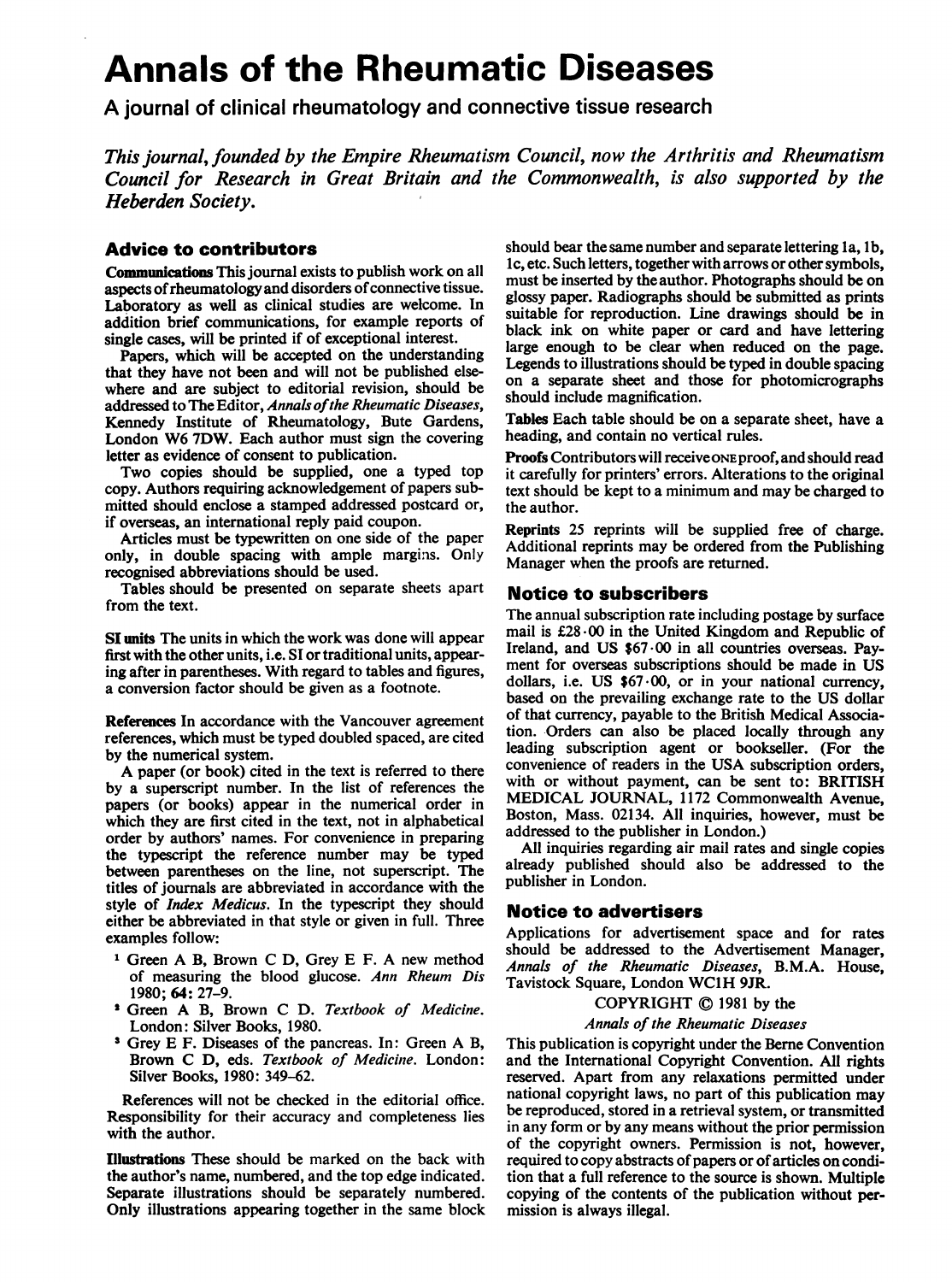### April <sup>1981</sup> Volume 40 No 2

# **Annals of the** Rheumatic Diseases

### A journal of clinical rheumatology and connective tissue research

EDITOR J. T. Scott

ASSOCIATE EDITORS H. L. F. Currey V. Wright

#### EDITORIAL COMMITTEE

B. M. Ansell John Ball C. G. Barnes E. G. L. Bywaters A. M. Denman J. T. Dingle A. St. J. Dixon D. C. Dumonde R. B. Duthie D. L. Gardner E. B. D. Hamilton E. J. Holborow G. R. V. Hughes D. Jackson A. G. Mowat G. Nuki K. W. Walton P. H. N. Wood Editor British Medical Journal

Appointed by the British Medical Association and the Arthritis and Rheumatism Council for Research

TECHNICAL EDITOR T. D. V. Swinscow

This journal publishes papers on all aspects of rheumatology and disorders of connective tissue. Laboratory as well as clinical studies are welcome. In addition brief communications, for example reports of single cases, will be printed if of exceptional interest.

PUBLISHED SIX TIMES A YEAR

British Medical Association Tavistock Square London WC1 H9JR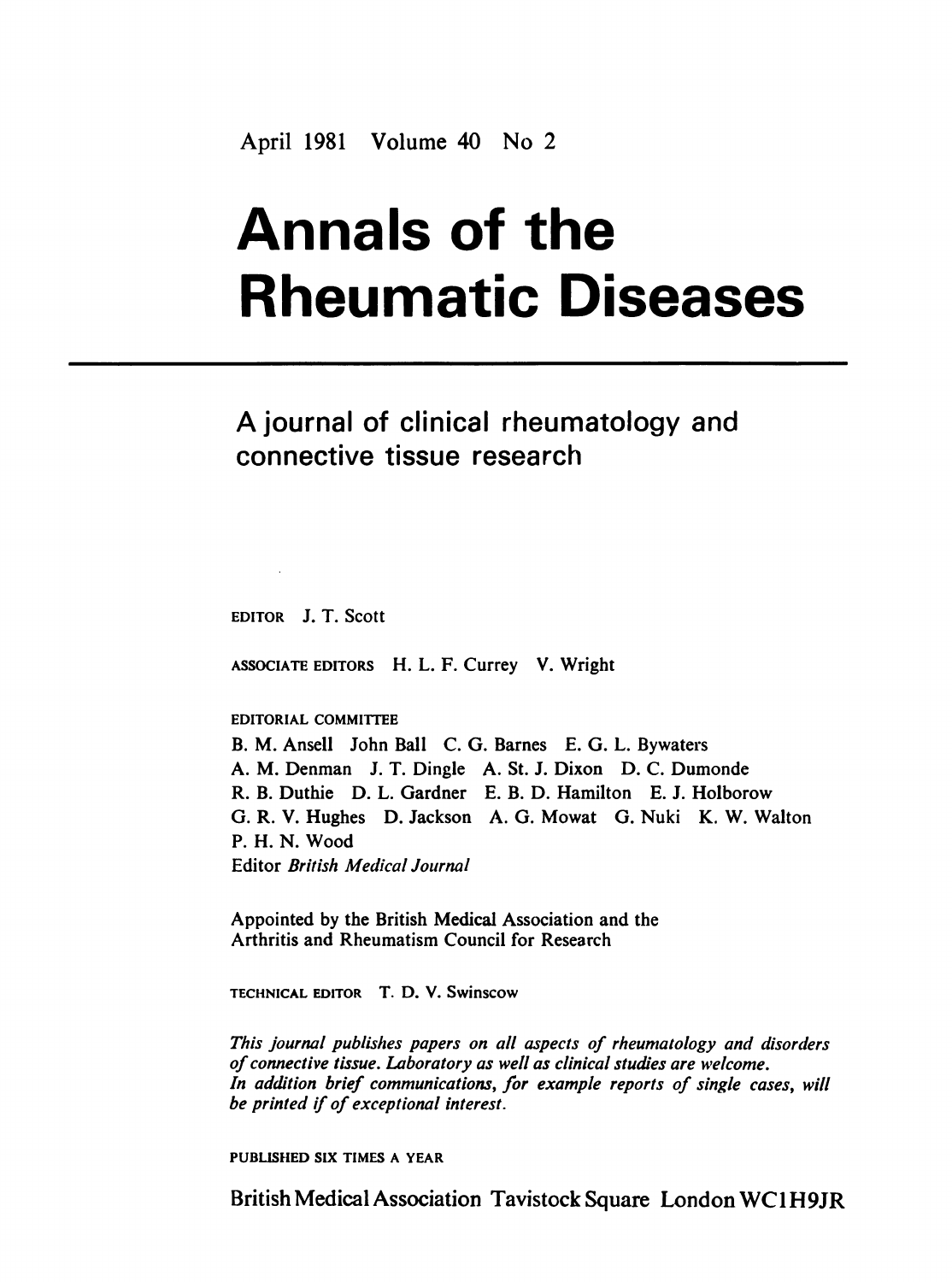#### References

- <sup>1</sup> Manicourt D, Brauman H, Orloff S, Plasma and urinary levels of  $\beta_2$ -microglobulin in rheumatoid arthritis. Ann Rheum Dis 1978; 37: 328-32.
- <sup>2</sup> Sj6blom K G, Saxne T, Wollheim F A. Plasma levels of

### **Obituary**

#### Ralph Consden

Dr Ralph Consden, formerly biochemist to the Medical Research Council's Rheumatism Unit at Taplow, died in November 1980 at the age of 69. His name will forever be associated with the technique of paper chromatography which he developed with his colleagues Gordon and Martin while at the Wool Research Centre in Yorkshire. Although the technique was originated for the separation and identification of amino acids in hydrolysates of proteins, it was rapidly extended to other complex mixtures such as sugars and lipids. Its application played

 $\beta_2$ -microglobulin in rheumatoid arthritis. Ann Rheum Dis 1980; 39: 333-9.

- <sup>3</sup> Wibell L, Evrin P E, Berggård I. Serum  $\beta_2$ -microglobulin in renal disease. Nephron 1973; 10: 320-31.
- Evrin P E, Wibell L. The serum levels and urinary excretion of  $\beta_2$ -microglobulin in apparently healthy subjects. Scand  $J$  Clin Lab Invest 1972; 29: 69-74.

a major part in the unravelling of the many unborn errors of metabolism, notably the mucopolysaccharidoses, many of which have rheumatological implications.

Dr Consden was essentially a practical chemist who excelled and delighted in doing things with his own hands. A major stroke from <sup>a</sup> cerebral thombosis some <sup>12</sup> years ago was therefore a shattering blow, depriving him not only of his pleasure in work but also of his two major pastimes, cricket and the piano. He was a fine colleague, enjoyed everyone's confidence, and his gifts as a cartoonist will long be remembered by his many friends at Taplow.

L. E. G.

### **Notes**

#### Twelfth Course on Foot Disorders Symposium on crystalline deposits

This course will take place on  $18-22$  May 1981 in  $\overline{1}$  in human tissues Barcelona. Further information from the secretary of the course, Dr J. C. Gonzalez Casanova, Hospital de San Rafael, Pso. Valle de Hebron, Barcelona 35, Spain.

This symposium will be held at Mount Sinai Hospital, Toronto, Canada, on 13-14 August, 1981. It is an associated meeting of the XIIth Congress of the International Union of Crystallography. The topics include apatite, pyrophosphate, lipid, and other nonproteinaceous crystalline deposits. Details from Dr P.-T. Cheng, Department of Laboratories, Mount Sinai Hospital, 600 University Avenue, Toronto, Ontario, Canada M5G IX5.